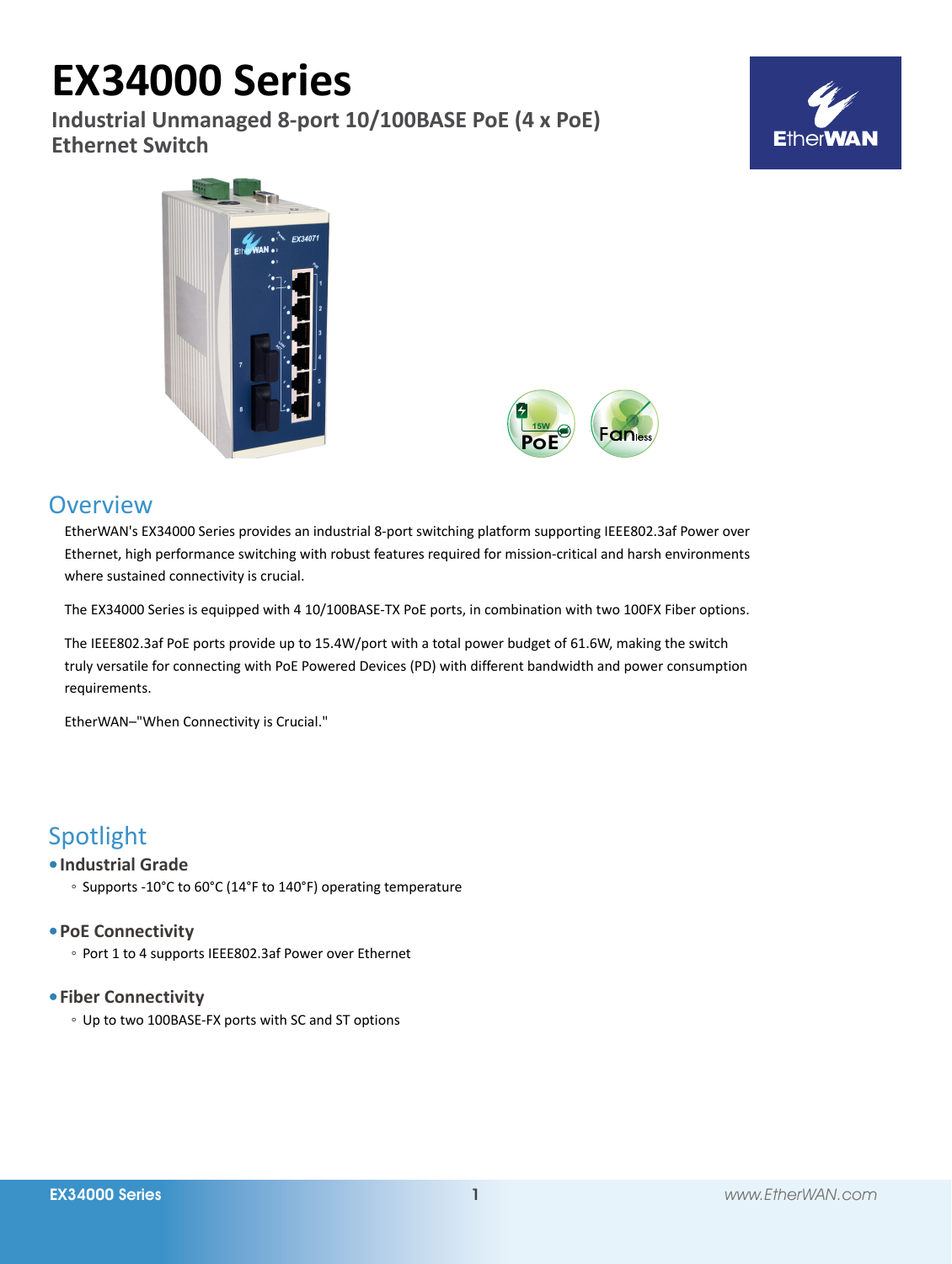### Hardware Specifications

#### **Technology**

#### **Standards**

- • IEEE802.3 10BASE-T
- • IEEE802.3u 100BASE-TX/100BASE-FX
- • IEEE802.3af Power over Ethernet
- • IEEE802.3x Full duplex and flow control

#### **Forward and Filtering Rate**

- • 14,880pps for 10Mbps
- 148,810pps for 100Mbps

#### **Packet Buffer Memory**

- 1M bits
- **Processing Type**
- Store-and-Forward
- • Auto Negotiation
- Half-duplex back-pressure and IEEE802.3x full-duplex flow control
- • Auto MDI/MDIX
- **Address Table Size**
- 1024 MAC addresses

#### **Power**

#### **Input**

• Redundant power inputs: Terminal Block: 47 - 55VDC DC Jack: 47 - 55VDC

#### **Power Consumption**

- • Device: Max. 10W (without PoE)
- PoE power budget (depends on power input): 61.6W Max.

#### **PoE Power Output**

- • Port 1 to 4
- $\bullet$  IEEE802.3af: up to 15.4W/port, 47 55VDC, 350mA Max.

#### **Protection**

- • Reverse polarity protection
- • Overload current protection

#### **Mechanical**

#### **Casing**

- • Aluminum case
- • IP30

#### **Dimensions**

• 62mm (W) x 110mm (D) x 135mm (H) (2.44" (W) x 4.33" (D) x 5.31" (H))

#### **Weight**

• 1Kg (2.2lbs.)

#### **Installation**

• DIN-Rail (Top hat type 35mm), Panel, or Rack mounting

#### **Interface**

#### **Ethernet Ports**

- 10/100BASE-TX: 8, 7 or 6 ports
- 100BASE-FX: 0, 1 or 2 ports

#### **LED Indicators**

- Per Unit: Power 1 (Green), Power 2 (Green),
	- Power 3 (Green)
- Per Port: Link/Activity (Green)

#### **Alarm Contact**

• One relay output with current 1A @ 24VDC

#### **Environment**

#### **Operating Temperature**

• -10°C to 60°C (14°F to 140°F) Tested @ -20°C to 70°C (-4°F to 158°F)

#### **Storage Temperature**

• -40°C to 85°C (-40°F to 185°F)

#### **Ambient Relative Humidity**

• 5% to 95% (non-condensing)

#### **Regulatory Approvals**

#### **ISO**

• Manufactured in an ISO9001 facility

#### **EMI**

**FCC Part 15B, Class A VCCI, Class A EN61000-6-4 EN55022 Class A**

#### **EMS**

#### **EN61000-6-2**

- • EN61000-4-2 (ESD Standards)
- EN61000-4-3 (Radiated RFI Standards)
- EN61000-4-4 (Burst Standards)
- EN61000-4-5 (Surge Standards)
- EN61000-4-6 (Induced RFI Standards)
- • EN61000-4-8 (Magnetic Field Standards)

**Environmental Test Compliances**

#### **IEC60068-2-6 Fc (Vibration)**

**IEC60068-2-27 Ea (Shock)**

#### **FED STD 101C Method 5007.1 (Free fall w/ package)**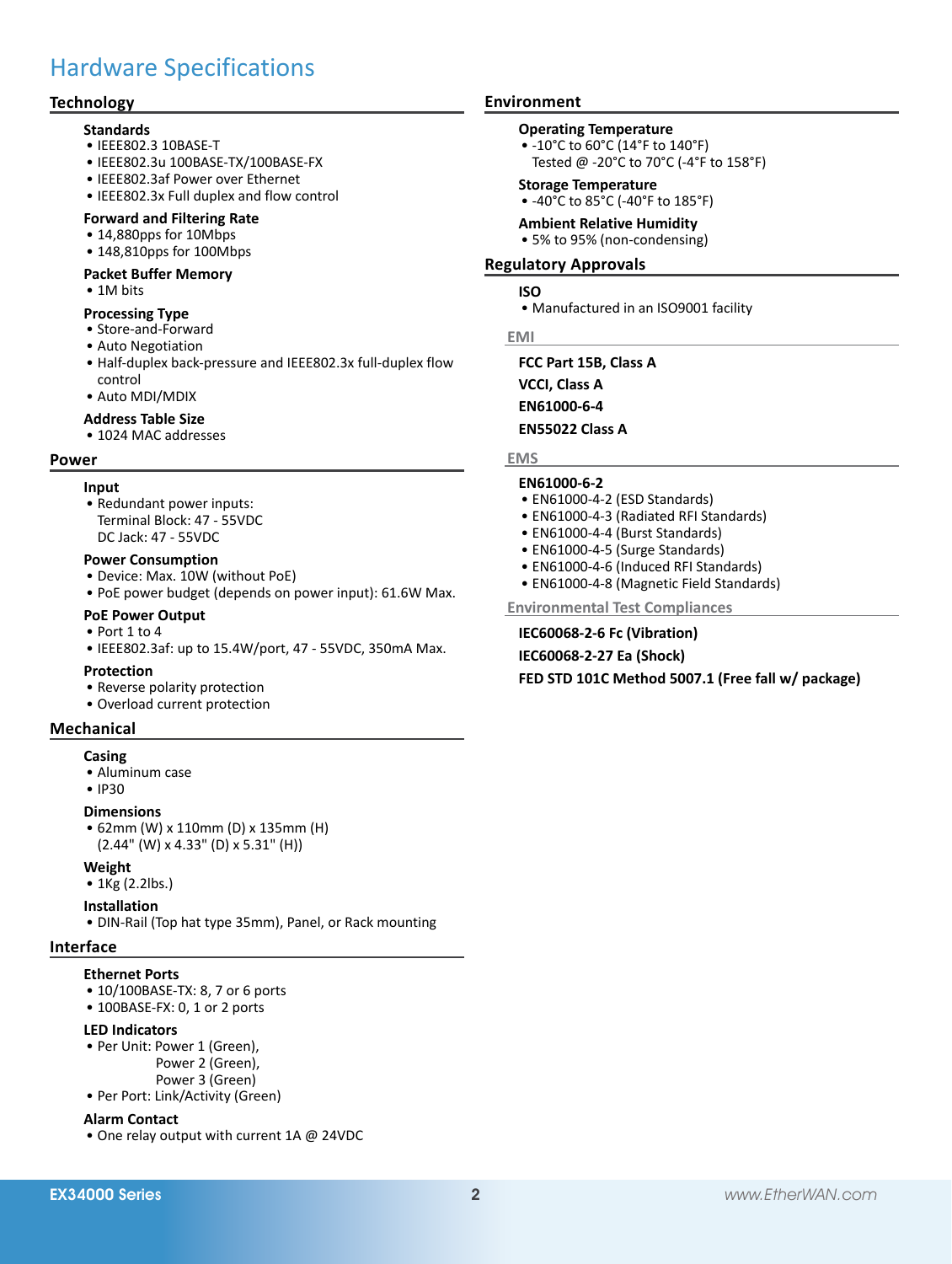### Dimensions



### Ordering Information

#### **Model**

| EX34080-00B | Industrial Unmanaged 8-port 10/100BASE-TX PoE Ethernet Switch                     |
|-------------|-----------------------------------------------------------------------------------|
| EX34071-X0B | Industrial Unmanaged 7-port 10/100BASE-TX + 1-port 100BASE-FX PoE Ethernet Switch |
| EX34062-X0B | Industrial Unmanaged 6-port 10/100BASE-TX + 2-port 100BASE-FX PoE Ethernet Switch |

*\* DIN-Rail mounting kit included* 

#### **100FX Fiber Options (X)**

|              | - 1-7                                           |
|--------------|-------------------------------------------------|
| 1            | Multi Mode (SC) - 2Km                           |
| $\mathbf{2}$ | Multi Mode (ST) - 2Km                           |
| 6            | Multi Mode (SC) WDM-TX:1310nm/RX:1550nm - 2Km   |
|              | Multi Mode (SC) WDM-TX:1550nm/RX:1310nm - 2Km   |
| 8            | Multi Mode (SC) WDM-TX:1310nm/RX:1550nm - 5Km   |
| 9            | Multi Mode (SC) WDM-TX:1550nm/RX:1310nm - 5Km   |
| A            | Single Mode (SC) - 20Km                         |
| B            | Single Mode (SC) - 40Km                         |
| н            | Single Mode (ST) - 20Km                         |
| P            | Single Mode (SC) WDM-TX:1310nm/RX:1550nm - 20Km |
| Q            | Single Mode (SC) WDM-TX:1550nm/RX:1310nm - 20Km |
| R            | Single Mode (SC) WDM-TX:1310nm/RX:1550nm - 40Km |
| S            | Single Mode (SC) WDM-TX:1550nm/RX:1310nm - 40Km |
|              |                                                 |

*\*More 100FX Fiber options also available upon request.*